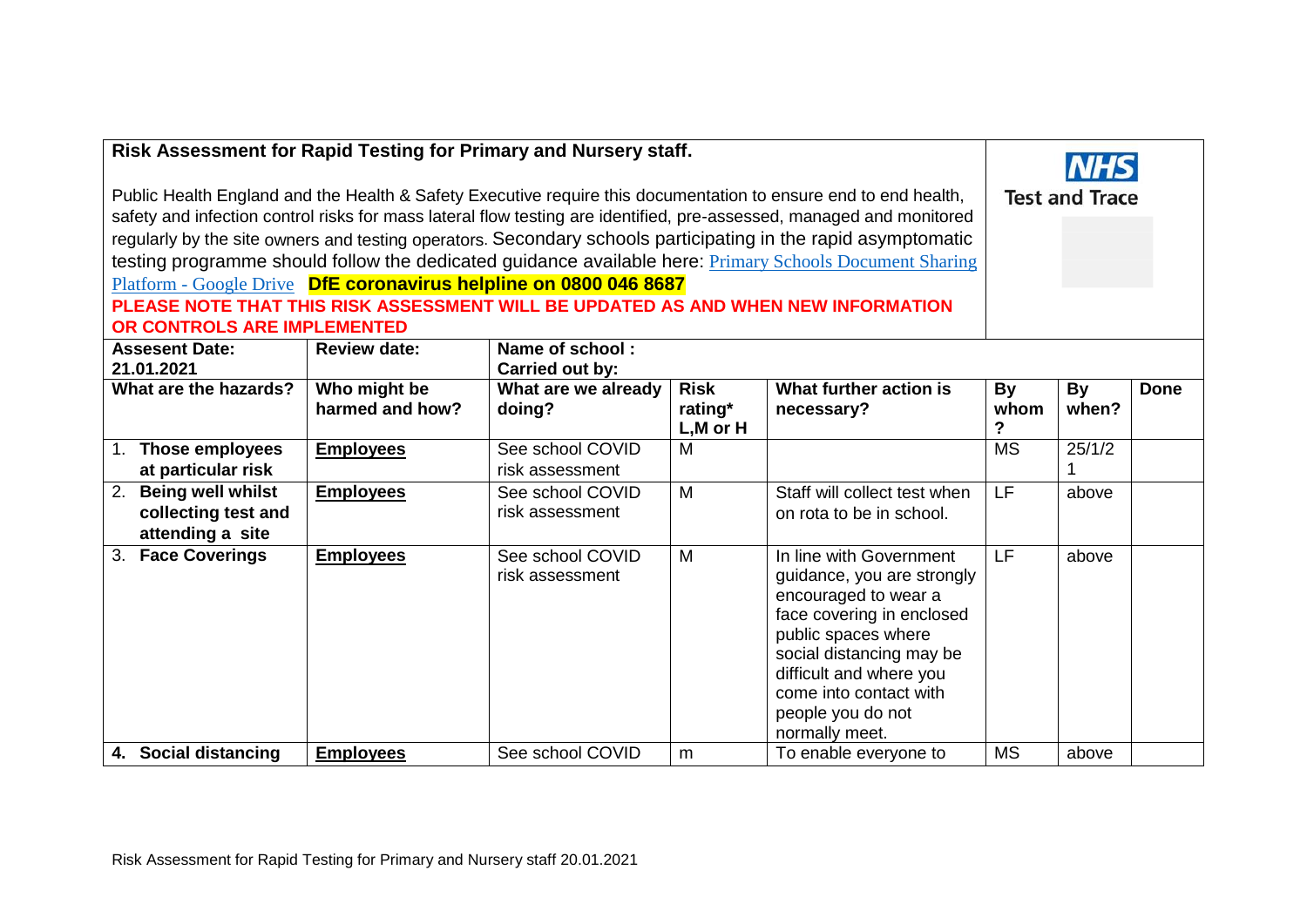|                                                               |                  | risk assessment<br>All staff that collect<br>their home test kit<br>must practice social<br>distancing.<br>Demarcation of<br>communal/waiting<br>and queuing areas<br>with signs and<br>instructions<br><b>Maintain HANDS</b><br><b>FACE SPACE</b>                                              |   | practice social distancing<br>within the school control<br>measures have been<br>implemented. These will<br>include;<br>Signage at the entrance<br>and throughout the site<br>reminding visitors & staff<br>to comply with social<br>distancing guidelines and<br>to use hand sanitiser (at<br>least 60% alcohol) on<br>entry and exit. |           |       |  |
|---------------------------------------------------------------|------------------|-------------------------------------------------------------------------------------------------------------------------------------------------------------------------------------------------------------------------------------------------------------------------------------------------|---|-----------------------------------------------------------------------------------------------------------------------------------------------------------------------------------------------------------------------------------------------------------------------------------------------------------------------------------------|-----------|-------|--|
| 5. Collection point<br><b>Collection of Test</b><br>from site | <b>Employees</b> | Queenswood<br>Primary School has<br>identified a suitable<br>location within school<br>that has adequate<br>space and facilities<br>and is deemed<br>COVID secure.<br>Staff working in<br>collection point and<br>coordinating the<br>handling out test kits<br>should wear<br>appropriate face | M | Review the layout to allow<br>social distancing to be<br>practiced;<br>Restrict access to ensure<br>secure storage area for<br>test kits;<br>Need to ensure<br>appropriate temperature<br>monitoring and equipment<br>for storage of test kits $(2 -$<br>30 degrees C) Do not<br>store outside.                                         | <b>MS</b> | Above |  |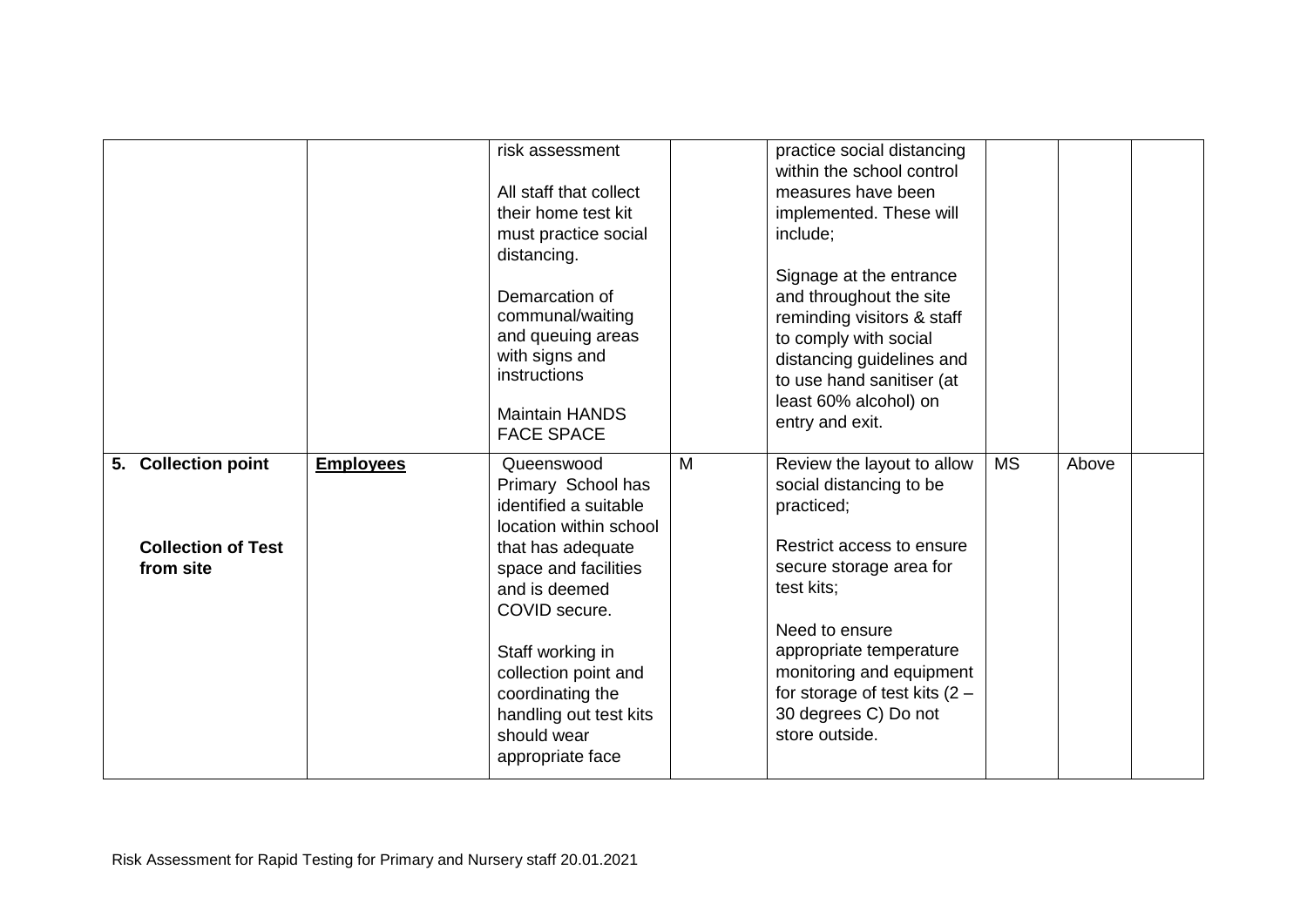|                                             |                  | covering at all times.<br>Staff to sign for test<br>and any instruction/<br>updated instruction<br>Issues test kit with<br>correct instructions<br>for use.<br>Demarcation of core,<br>communal. waiting<br>areas with signs and<br>instructions;<br>Maintain 2m from<br>staff coming to collect<br>their test kits at all<br>times.<br><b>Maintain HANDS</b><br><b>FACE SPACE</b> |   | Consider if the area will<br>require pre-use clean<br>before collection are is<br>operational;<br>All building users should<br>optimise natural<br>ventilation to ensure a<br>maximum supply of fresh<br>air to all airs wherever<br>possible.<br>Maintain designated areas<br>for positioning of all<br>necessary packaging<br>items e.g. boxes, bags,<br>test kits and deliveries to<br>be kept in assigned area. |           |       |  |
|---------------------------------------------|------------------|------------------------------------------------------------------------------------------------------------------------------------------------------------------------------------------------------------------------------------------------------------------------------------------------------------------------------------------------------------------------------------|---|---------------------------------------------------------------------------------------------------------------------------------------------------------------------------------------------------------------------------------------------------------------------------------------------------------------------------------------------------------------------------------------------------------------------|-----------|-------|--|
| Test reception/<br>6.<br>registration areas | <b>Employees</b> | Hand sanitiser at<br>entry/exit points<br>[motion sensor] and<br>ensure all users use<br>prior to entry.<br>Maintain test kit log<br>and register of kits<br>that have been<br>issued                                                                                                                                                                                              | M | Limit number of<br>individuals at any one time<br>(consider what this will be<br>using floor plan and<br>capacity modelling)<br>Limiting access times for<br>those that are being<br>tested<br>Keep reviewing entry and                                                                                                                                                                                             | <b>MS</b> | above |  |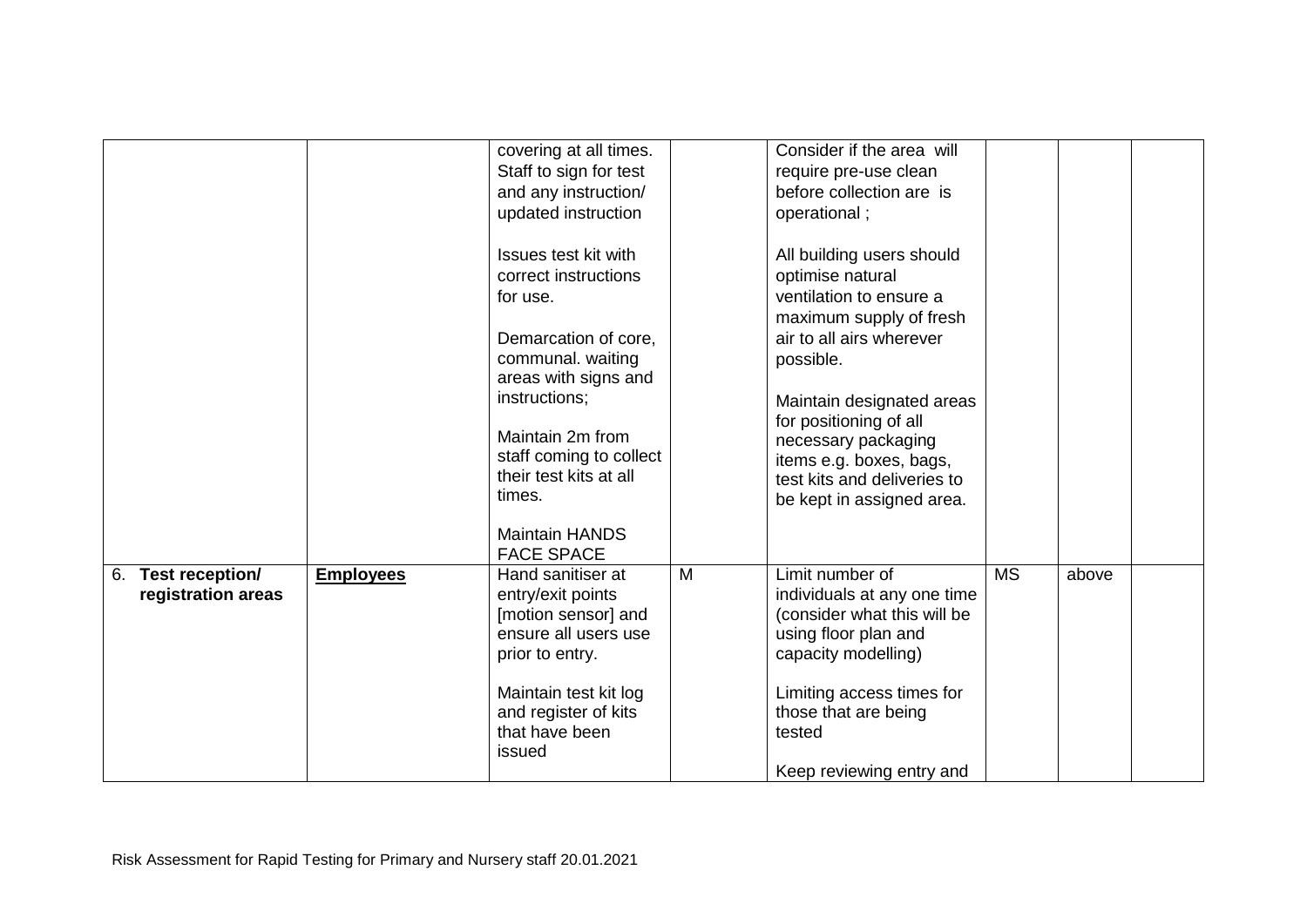| Use tape/signs to<br>mark areas to help<br>keep to the<br>necessary social<br>distance. Signage<br>and or visual aids on<br>clear guidance on<br>social distancing and<br>hand hygiene.<br>Manage occupancy | exit routes for pupils and<br>contractors to minimise<br>contact<br>Clear signage at<br>entrances and key points<br>reminding individuals and<br>staff to comply with social<br>distancing guidelines<br>Consider installing |  |
|-------------------------------------------------------------------------------------------------------------------------------------------------------------------------------------------------------------|------------------------------------------------------------------------------------------------------------------------------------------------------------------------------------------------------------------------------|--|
| levels to enable<br>social distancing<br>Cleaning products<br>available at all sites<br>and collection areas/<br>rooms.<br><b>Maintain HANDS</b><br><b>FACE SPACE</b>                                       | protective screens to<br>protect staff on reception<br>desk/ collection point<br>social distancing cannot<br>be maintained                                                                                                   |  |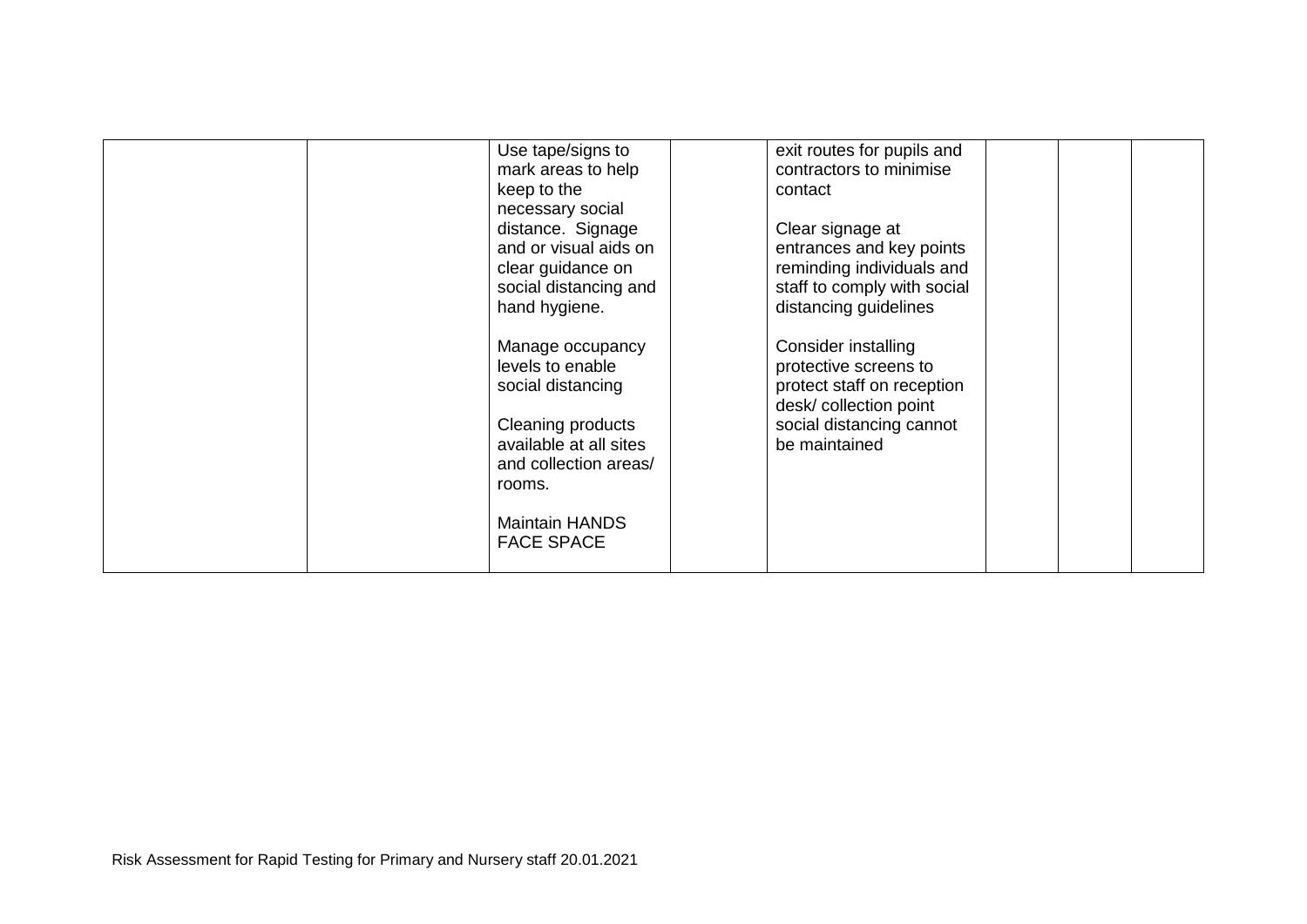| 7. Manual Handling                                                                                                                               | <b>Employees</b>                                                                                                                                                | Staff should not be<br>required to undertake<br>any heavy lifting<br>other than small<br>boxed resources,<br>chairs etc.<br>Staff may need<br>additional aids to<br>carry, deliver<br>packages and we will<br>review this once we<br>understand the<br>weight and scale of<br>these resources | M | Brief staff in manual<br>handling and avoiding<br>lifting where possible.<br>Ensure all staff are<br>comfortable with lifting<br>and carrying and if not<br>resolve some support,<br>Consider additional aids<br>for carrying, delivery to<br>different ares within the<br>site. | LF | above |  |
|--------------------------------------------------------------------------------------------------------------------------------------------------|-----------------------------------------------------------------------------------------------------------------------------------------------------------------|-----------------------------------------------------------------------------------------------------------------------------------------------------------------------------------------------------------------------------------------------------------------------------------------------|---|----------------------------------------------------------------------------------------------------------------------------------------------------------------------------------------------------------------------------------------------------------------------------------|----|-------|--|
| <b>Incident</b><br>8.<br><b>Management</b><br><b>Clinical incidents</b>                                                                          | <b>Employees</b><br>Biological-<br>transmission of<br>COVID-19 from<br>infected visitors.                                                                       | needed for the site.<br>In the case of an<br>issue, it is most likely<br>that this will be<br>experienced by an<br>individual at home.                                                                                                                                                        | M | Report any instances to<br>Headteacher.<br>Tests are only for the use<br>of the person assigned for                                                                                                                                                                              | LF | above |  |
| Non clinical issues<br>(something damaged, or<br>missing or difficult to use<br>in the kit, unable to log<br>result<br>$etc.$ )<br>Communication | Non-employees<br><b>Biological</b> – those<br>visiting the test site<br>who may be infected<br>or at risk from<br>infection from those<br>involved in incident. | However, if there<br>seems to be<br>repeated or similar<br>issues (e.g. multiple<br>repeat void tests,<br>unclear results,<br>leaking/damaged<br>tubes etc.), these                                                                                                                           |   | kits.<br>Should an individual have<br>an clinical issue which led<br>or has potential to harm,<br>they should report it on<br>https://coronavirusyellowc<br>ard.mhra.gov.uk                                                                                                      |    |       |  |
| Poor up take<br>Non reporting                                                                                                                    |                                                                                                                                                                 | should be recorded<br>by the school and                                                                                                                                                                                                                                                       |   | For non clinical issues<br>occurring at home, staff                                                                                                                                                                                                                              |    |       |  |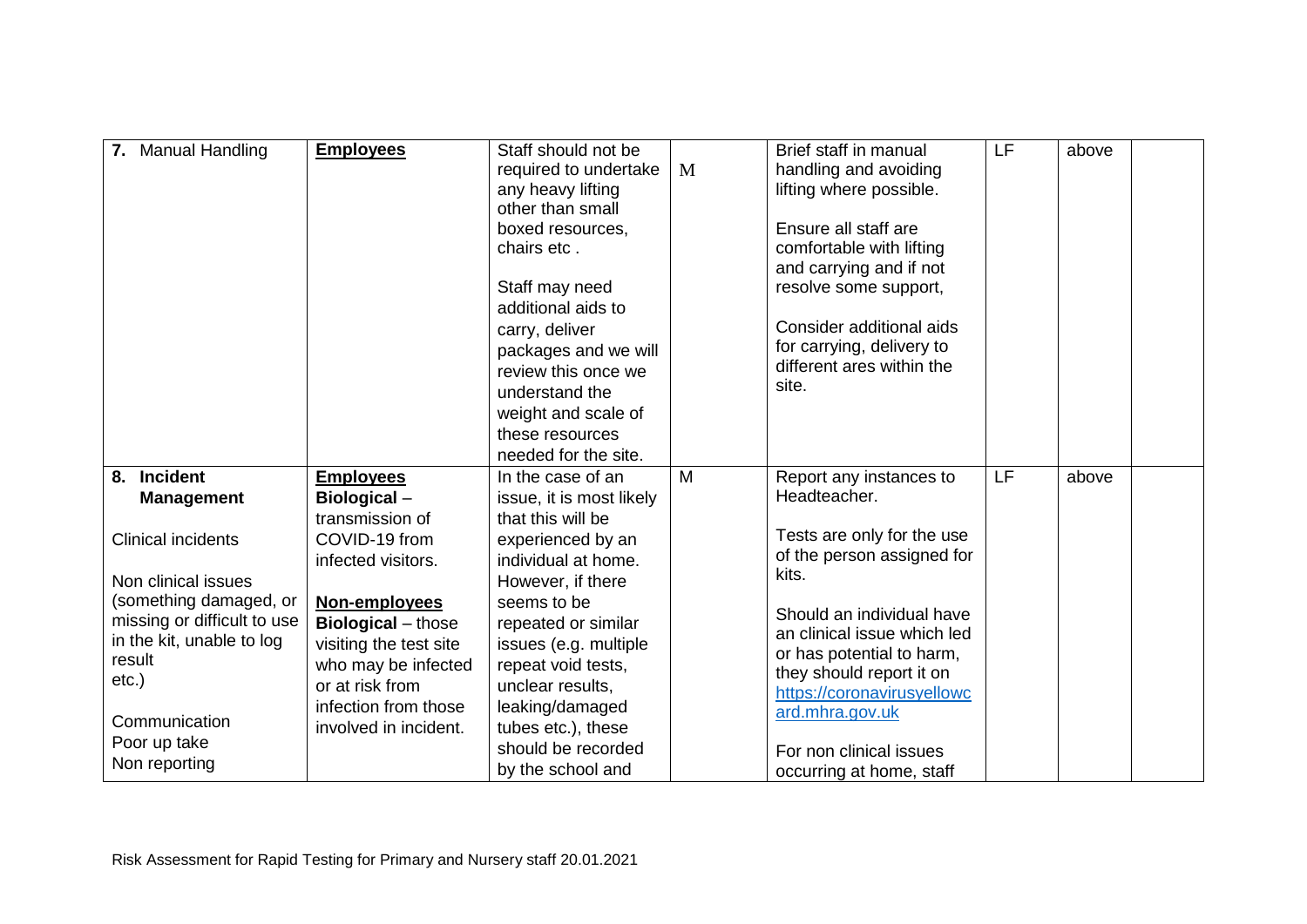|                                                               |                  | reported to the DfE<br>Helpline, who will<br>escalate to DHSC for<br>investigation.<br>You need to record<br>the time, date and<br>details of incident.                                                                                                                              |   | are advised to report to<br>119 and inform school.<br>If you or your school or<br>nursery is approached by<br>a member of the media,<br>please contact the DHSC<br>press office in the first<br>instance. |           |       |  |
|---------------------------------------------------------------|------------------|--------------------------------------------------------------------------------------------------------------------------------------------------------------------------------------------------------------------------------------------------------------------------------------|---|-----------------------------------------------------------------------------------------------------------------------------------------------------------------------------------------------------------|-----------|-------|--|
| <b>Managing staff that</b><br>9.<br>become severely<br>unwell |                  | See school COVID<br>risk assessment<br>See details in section<br>8                                                                                                                                                                                                                   | M |                                                                                                                                                                                                           | LF        | above |  |
| 10. Personal<br><b>Protective</b><br><b>Equipment (PPE)</b>   | <b>Employees</b> | PPE guidance and<br>PPE need provided<br>to those employees<br>and tasks where staff<br>are required wear it.<br>All staff must be<br>given the necessary<br>information,<br>instruction and<br>training if they are<br>required to use PPE<br>that includes doffing<br>and donning. | M | Continually review the use<br>of PPE in line with<br>government guidance and<br>information from SOP<br>See school COVID risk<br>assessment                                                               |           |       |  |
| 11. Personal hygiene                                          | <b>Employees</b> | Personal hygiene is<br>vital element in<br>controlling the spread                                                                                                                                                                                                                    | M | Provide hand sanitiser to<br>use at the reception<br>desk/registration areas/                                                                                                                             | <b>MS</b> | above |  |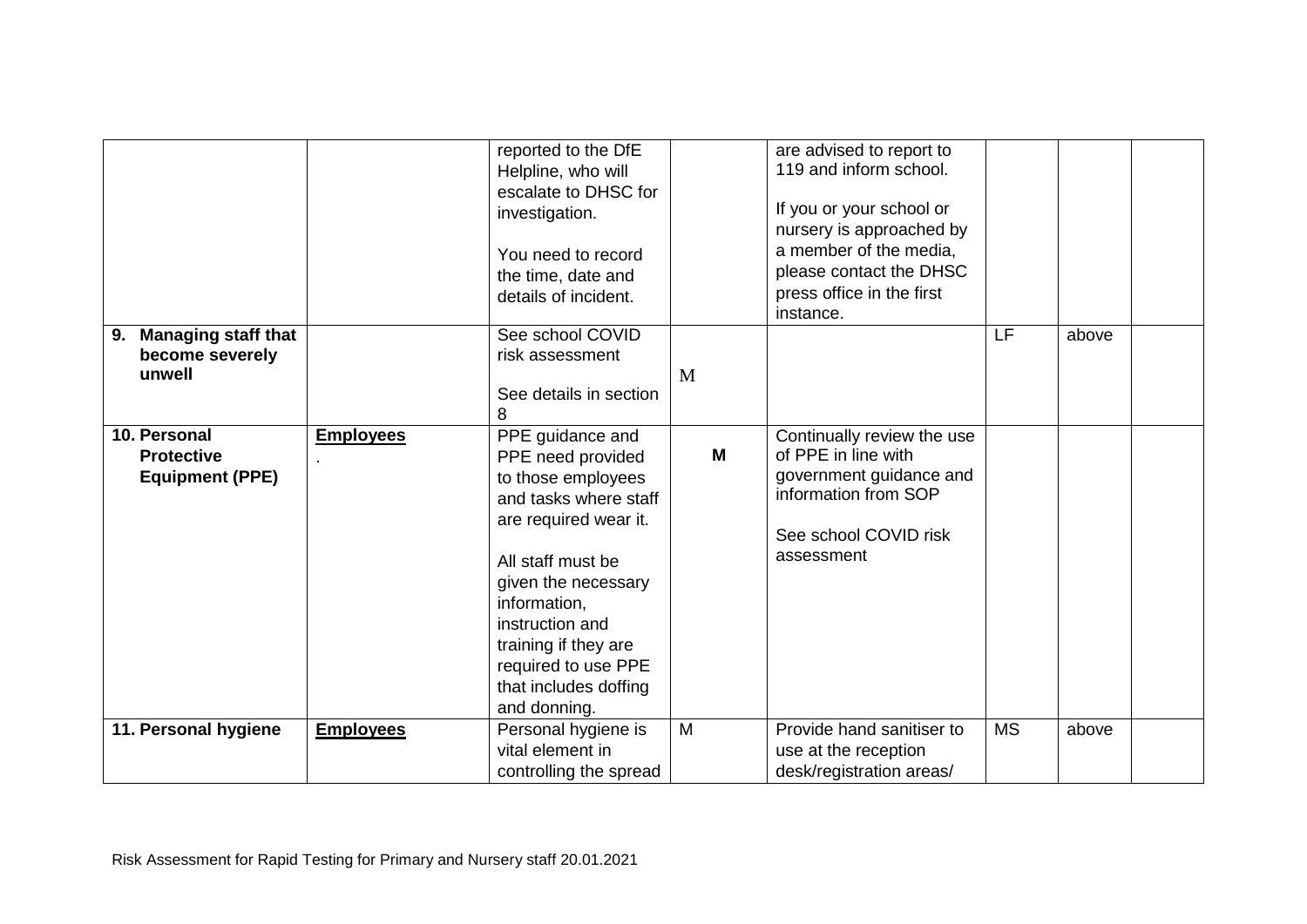|                                        |                  | of Coronavirus. Staff<br>and pupils are in<br>school expected to<br>follow PHE personal<br>hygiene measures;<br>Hand sanitiser will be<br>available at the<br>collection area<br>entrance and exit and<br>identified multiple<br>locations within the<br>building.<br>See school COVID<br>risk assessment |   | collection point, entry<br>points before staff can<br>continue into the building;<br>adherence to this enforced<br>by key staff for this<br>activity.                                                                                                                         |    |       |  |
|----------------------------------------|------------------|-----------------------------------------------------------------------------------------------------------------------------------------------------------------------------------------------------------------------------------------------------------------------------------------------------------|---|-------------------------------------------------------------------------------------------------------------------------------------------------------------------------------------------------------------------------------------------------------------------------------|----|-------|--|
| 12. Cleaning surfaces<br>and equipment | <b>Employees</b> | The area must<br>remain clean to<br>reduce the risk of<br>transmission of<br>Coronavirus;<br>Cleaning materials<br>are provided for the<br>building that confirm<br>to Cleaning products<br><b>BS EN 14476</b><br>Remove unused or<br>items that are not<br>needed to reduce                              | M | Cleaning materials to be<br>provided for undertaking<br>this task.<br>Increased frequency of<br>handwashing and surface<br>cleaning.<br>Limited clutter- no physical<br>handing of documents to<br>subjects except barcodes<br>and rapid home test kits<br>Monitor and review | LF | Above |  |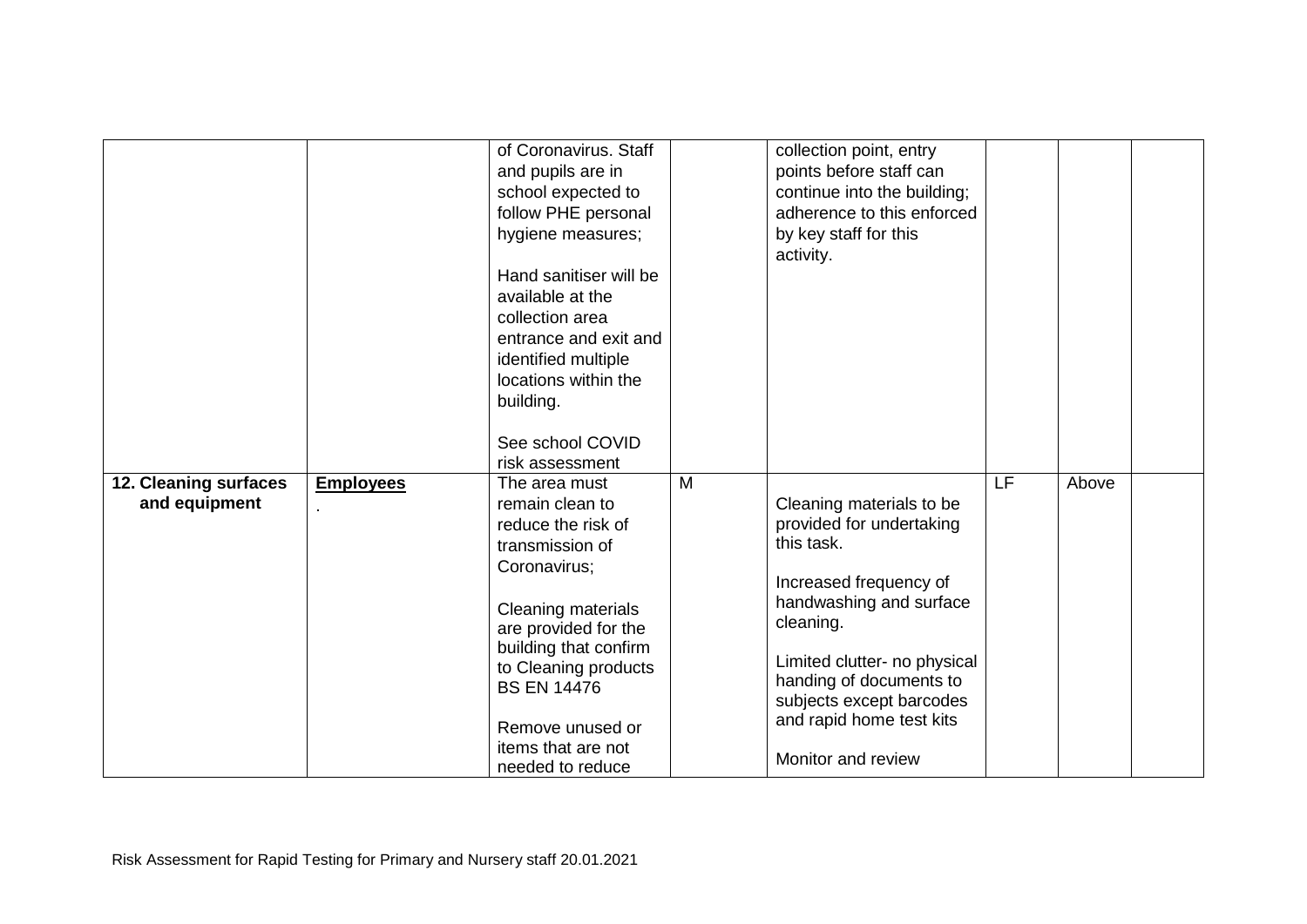|                                                 |                  | contact and need for<br>cleaning and prop<br>doors open to reduce<br>contacts and reduce<br>contact with surfaces,<br>test kits, handles,<br>doors                                                                                                                                                                                                                                                                                                         |   |                                                                                                                                                                                                                                                                               |           |       |  |
|-------------------------------------------------|------------------|------------------------------------------------------------------------------------------------------------------------------------------------------------------------------------------------------------------------------------------------------------------------------------------------------------------------------------------------------------------------------------------------------------------------------------------------------------|---|-------------------------------------------------------------------------------------------------------------------------------------------------------------------------------------------------------------------------------------------------------------------------------|-----------|-------|--|
| 13. Information,<br>instruction and<br>training | <b>Employees</b> | All staff to have been<br>provided with<br>instructions for use<br>that include the<br>introduction, NHS<br>video and step by<br>step guide on how to<br>do the test<br>Advise staff to take<br>test in the morning on<br>Sunday.<br>Key staff to watch<br>webinars and 'How to<br>Guide' and Standard<br>operationg procedure<br>(SOP) and Step by<br>step guide available<br>here <b>Primary Schools</b><br><b>Document Sharing</b><br>Platform - Google | M | Staff will be provided with<br>suitable and sufficient<br>information and<br>instructions before<br>undertaking any task<br>assigned to them<br>Staff will be updated with<br>relevant information as it<br>is published recognising<br>that the guidance is ever<br>changing | <b>LF</b> | Above |  |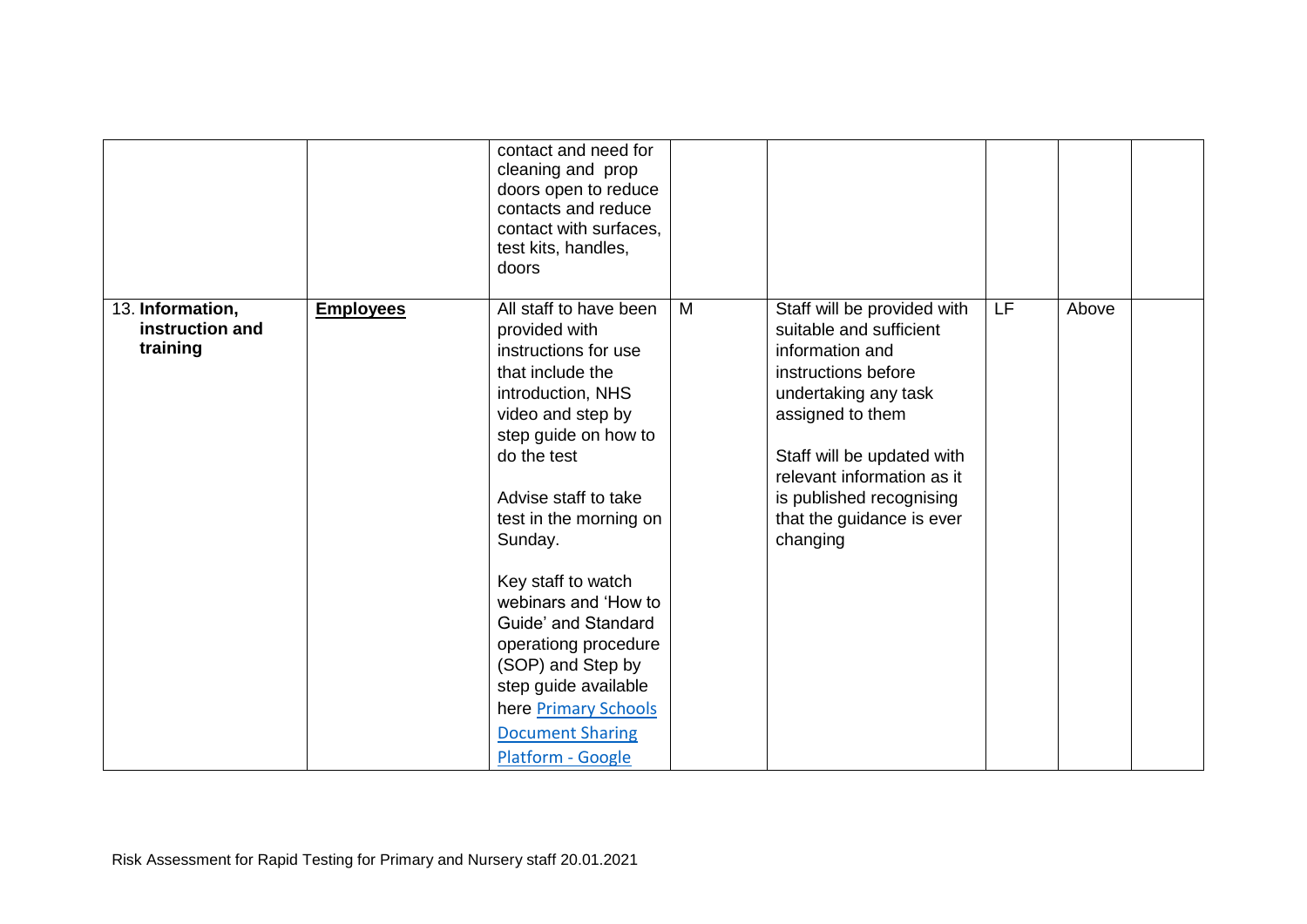| 14. Logistics<br><b>Employees</b> | Delivery schedule on<br>DoE site<br>Tests in boxes of 7 x<br>54 (3-4 weeks stock)                                                                                                                                                                                                                                        | Briefing of to relevant staff |  |  |
|-----------------------------------|--------------------------------------------------------------------------------------------------------------------------------------------------------------------------------------------------------------------------------------------------------------------------------------------------------------------------|-------------------------------|--|--|
|                                   | Inspect the testing<br>kits to confirm<br>expected quanity and<br>type of kits are being<br>delivered. Record in<br>test kit log<br>The school will have<br>a delivery procedure<br>that will be used for<br>any deliveries and<br><b>Transport Logistic</b><br>staff will oversee<br>deliveries to the<br>school during |                               |  |  |
|                                   | delivery and<br>unloading.                                                                                                                                                                                                                                                                                               |                               |  |  |

| <b>Control Improvements</b> |                                                                                         |                      |                  |                   |  |  |  |
|-----------------------------|-----------------------------------------------------------------------------------------|----------------------|------------------|-------------------|--|--|--|
| Action No                   | Recommended additional control measures                                                 | Responsibility       | Γarget<br>Date   | Date<br>completed |  |  |  |
|                             | Content of the risk assessment to be communicated with all workers as part of induction | Covid<br>Coordinator | February<br>2021 |                   |  |  |  |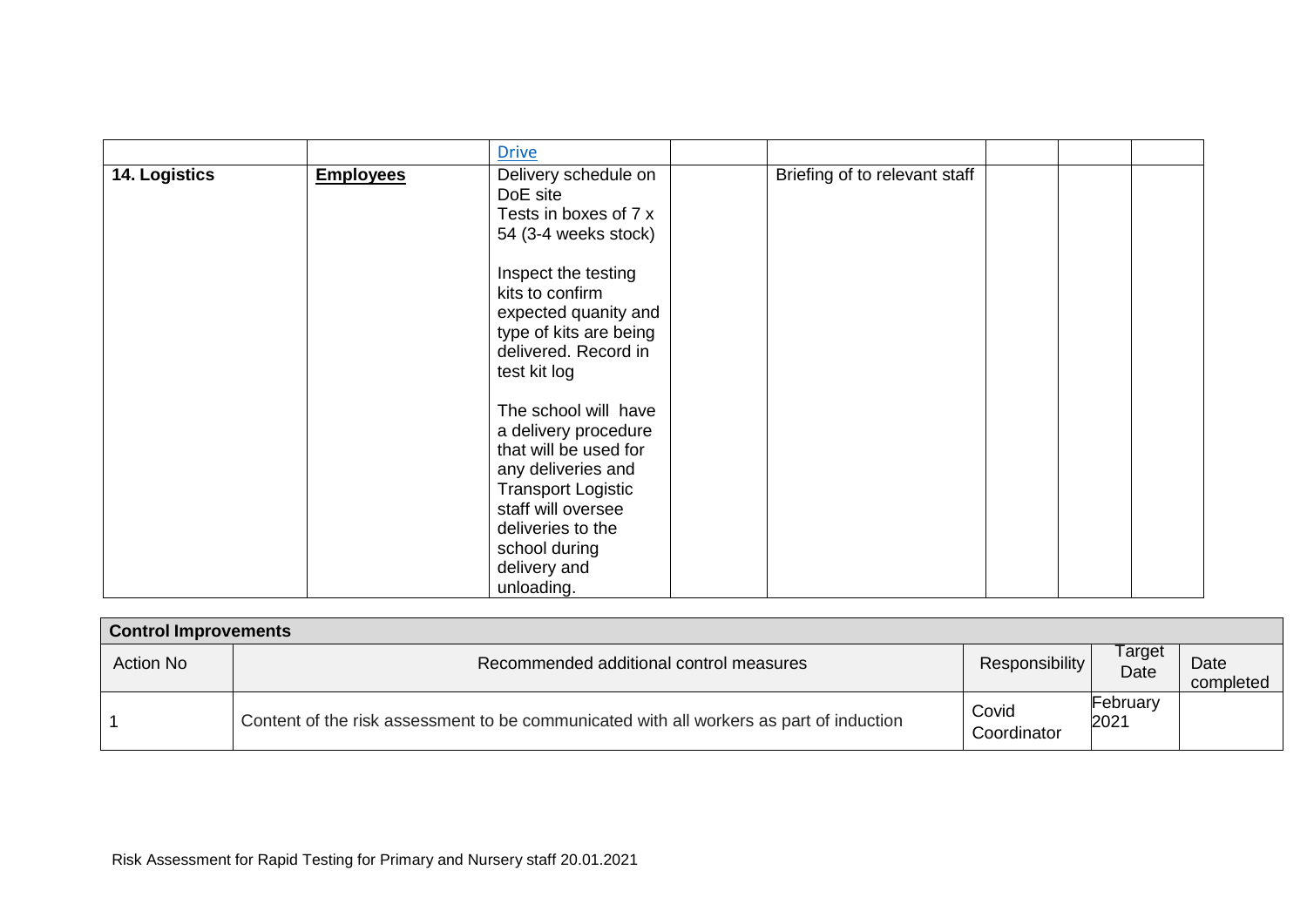| $\mathsf{2}.$ | Regular reviews of staff reporting of test outcomes. | Head and MS. Ongoing |  |
|---------------|------------------------------------------------------|----------------------|--|
|               |                                                      |                      |  |
|               |                                                      |                      |  |
|               |                                                      |                      |  |

## **Additional Notes**

## **Risk rating system\***

| <b>SEVERITY</b> |                                                                                                           |              | <b>PROBABILITY</b>                                                            |       |  |
|-----------------|-----------------------------------------------------------------------------------------------------------|--------------|-------------------------------------------------------------------------------|-------|--|
| outcome         | <b>Example</b>                                                                                            | score        | <b>Outcome</b>                                                                | score |  |
| <b>MINOR</b>    | Bruising, minor cuts, mild irritation to skin<br>or eyes                                                  |              | Unlikely (eg no previous history)                                             |       |  |
| <b>SERIOUS</b>  | Loss of consciousness, burns, broken<br>bones, injury or condition resulting in 3 or<br>more days absence | $\mathbf{2}$ | Possible (eg similar incidents have<br>happened in the past)                  |       |  |
| <b>MAJOR</b>    | Permanent disability, major notifiable<br>injury or disease                                               | 3            | Probable (eg same situations have<br>happened in the past)                    | 3     |  |
| <b>FATAL</b>    | <b>DEATH</b>                                                                                              | 5            | Highly probable (eg has occurred<br>recently here or in another organisation) | 5     |  |